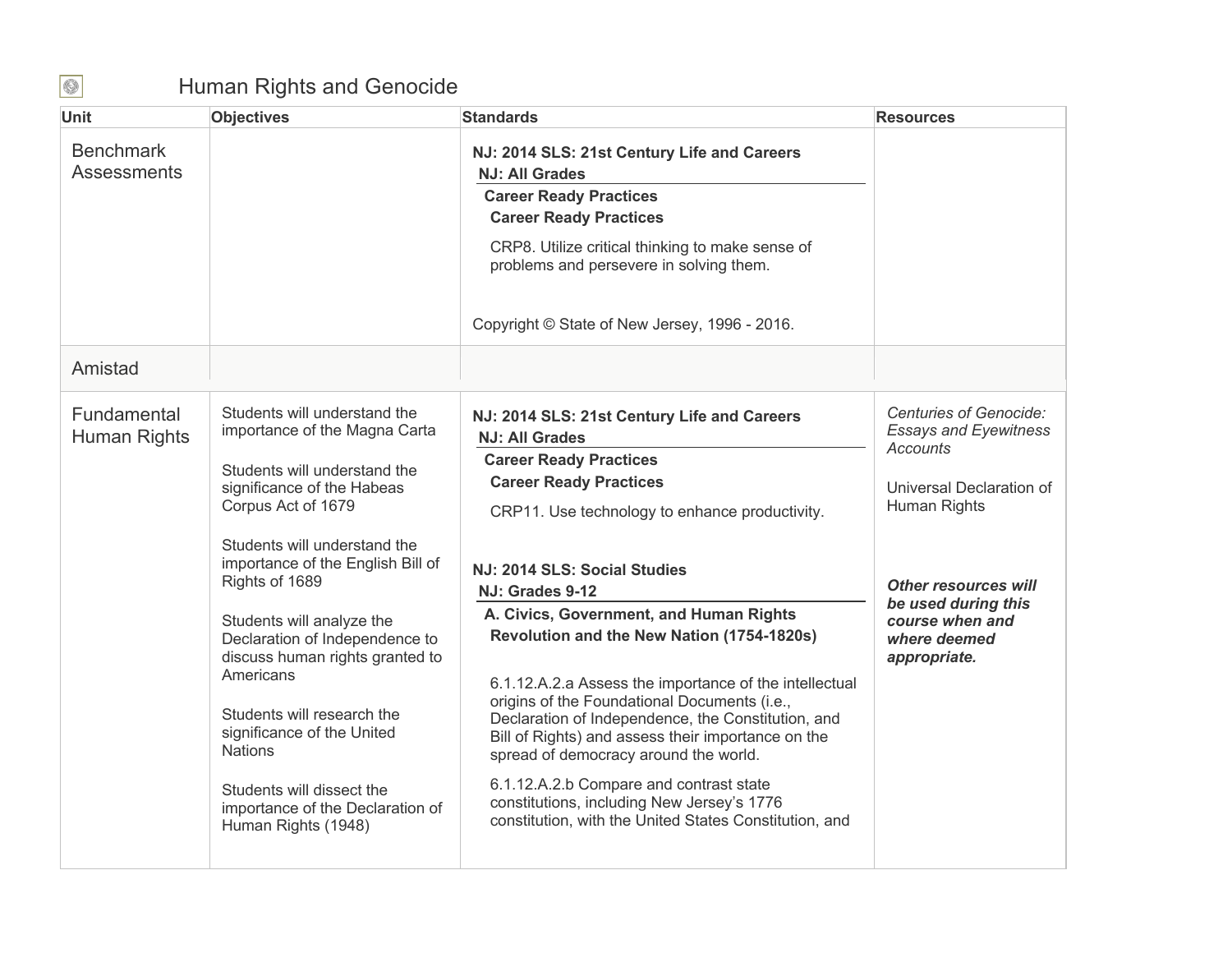| Students will review the Human<br>Rights Act of 1998<br>Students will understand the<br>economic, social and cultural<br>rights that are granted to<br>humans<br>Students will analyze the<br>importance of the Human Rights<br>Council<br>Students will review the<br>definition of the term "Genocide"<br>and discuss the initial<br>differences of the 7 main<br>genocides our class will discuss | determine their impact on the development of<br>American constitutional government.<br>D. History, Culture, and Perspectives<br>Revolution and the New Nation (1754-1820s)<br>6.1.12.D.2.b Explain why American ideals put forth in<br>the Constitution (i.e., due process, rule of law, and<br>individual rights) have been denied to different groups<br>of people throughout time.<br>6.3 Active Citizenship in the 21st Century. All<br>students will acquire the skills needed to be<br>active, informed citizens who value diversity and<br>promote cultural understanding by working<br>collaboratively to address the challenges that are<br>inherent in living in an interconnected world.<br>6.3.12.D.1 Analyze the impact of current<br>governmental practices and laws affecting national<br>security and/or individual civil rights/ privacy.<br>Copyright © State of New Jersey, 1996 - 2016. |  |
|------------------------------------------------------------------------------------------------------------------------------------------------------------------------------------------------------------------------------------------------------------------------------------------------------------------------------------------------------------------------------------------------------|-------------------------------------------------------------------------------------------------------------------------------------------------------------------------------------------------------------------------------------------------------------------------------------------------------------------------------------------------------------------------------------------------------------------------------------------------------------------------------------------------------------------------------------------------------------------------------------------------------------------------------------------------------------------------------------------------------------------------------------------------------------------------------------------------------------------------------------------------------------------------------------------------------------|--|
|                                                                                                                                                                                                                                                                                                                                                                                                      |                                                                                                                                                                                                                                                                                                                                                                                                                                                                                                                                                                                                                                                                                                                                                                                                                                                                                                             |  |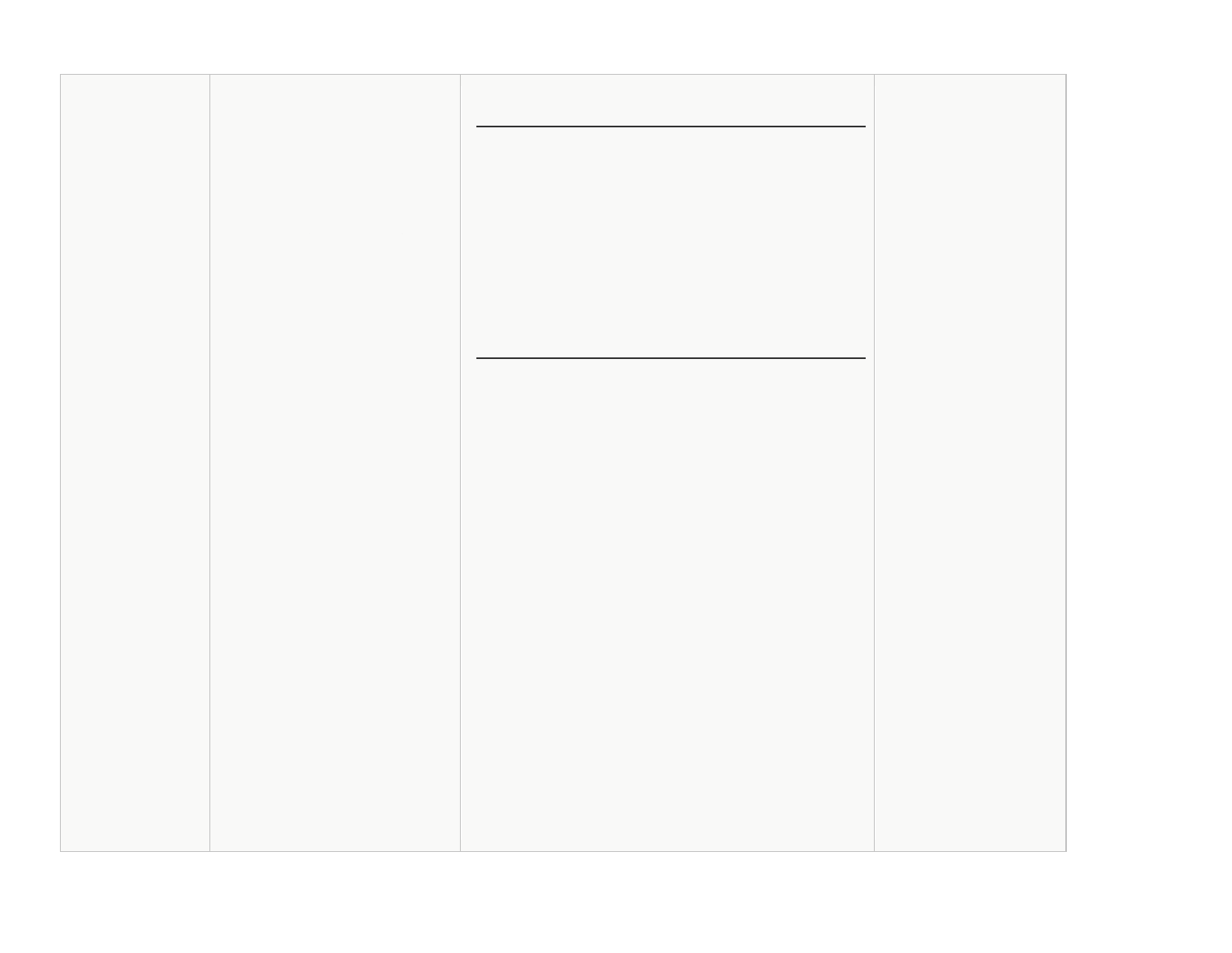| Armenian<br>Genocide | Analyze the motivations of<br>the genocides of<br>Armenians (6.2.12.A.4.c)<br>Compare the victims of the<br>Armenian Genocide to<br>other citizens living in the<br>Ottoman Empire at the<br>time<br>Examine the responses by<br>the Turkish government to<br>accusations of genocide<br>(6.2.12.A.4.d)<br>Investigate the causes for<br>the Armenian Genocide<br>(6.2.12.A.4.c)<br>Explain the long term<br>consequences of the<br>Armenian Genocide<br>(6.2.12.A.4.c)<br>Analyze international laws<br>that were broken during<br>the genocide $(9.3.LW.5)$<br>Create online discussions<br>boards to further<br>investigate the Armenian<br>Genocide (8.1.12.A.3,<br>CRP6) | NJ: 2014 SLS: 21st Century Life and Careers<br><b>NJ: All Grades</b><br><b>Career Ready Practices</b><br><b>Career Ready Practices</b><br>CRP6. Demonstrate creativity and innovation.<br>NJ: Grade 12<br>9.3 - Career & Technical Education (CTE): Law,<br><b>Public Safety, Corrections &amp; Security Career</b><br><b>Cluster®</b><br><b>Career Cluster® : Law, Public Safety, Corrections</b><br>& Security (LW)<br>9.3.LW.5 Analyze the various laws, ordinances,<br>regulations and organizational rules that apply to<br>careers in law, public safety, corrections and security.<br>NJ: 2014 SLS: Social Studies<br>NJ: Grades 9-12<br>A. Civics, Government, and Human Rights<br>A Half-Century of Crisis and Achievement (1900-<br>1945)<br>6.2.12.A.4.c Analyze the motivations, causes, and<br>consequences of the genocides of Armenians, Roma<br>(gypsies), and Jews, as well as the mass<br>exterminations of Ukrainians and Chinese.<br>6.2.12.A.4.d Assess government responses to | Centuries of Genocide:<br><b>Essays and Eyewitness</b><br>Accounts<br>Youtube<br>Microsoft powerpoint<br>Intent to Destroy<br>documentary<br><b>Other resources will</b><br>be used during this<br>course when and<br>where deemed<br>appropriate. |
|----------------------|-------------------------------------------------------------------------------------------------------------------------------------------------------------------------------------------------------------------------------------------------------------------------------------------------------------------------------------------------------------------------------------------------------------------------------------------------------------------------------------------------------------------------------------------------------------------------------------------------------------------------------------------------------------------------------|------------------------------------------------------------------------------------------------------------------------------------------------------------------------------------------------------------------------------------------------------------------------------------------------------------------------------------------------------------------------------------------------------------------------------------------------------------------------------------------------------------------------------------------------------------------------------------------------------------------------------------------------------------------------------------------------------------------------------------------------------------------------------------------------------------------------------------------------------------------------------------------------------------------------------------------------------------------------------------------------------|----------------------------------------------------------------------------------------------------------------------------------------------------------------------------------------------------------------------------------------------------|
|                      |                                                                                                                                                                                                                                                                                                                                                                                                                                                                                                                                                                                                                                                                               | incidents of ethnic cleansing and genocide.                                                                                                                                                                                                                                                                                                                                                                                                                                                                                                                                                                                                                                                                                                                                                                                                                                                                                                                                                          |                                                                                                                                                                                                                                                    |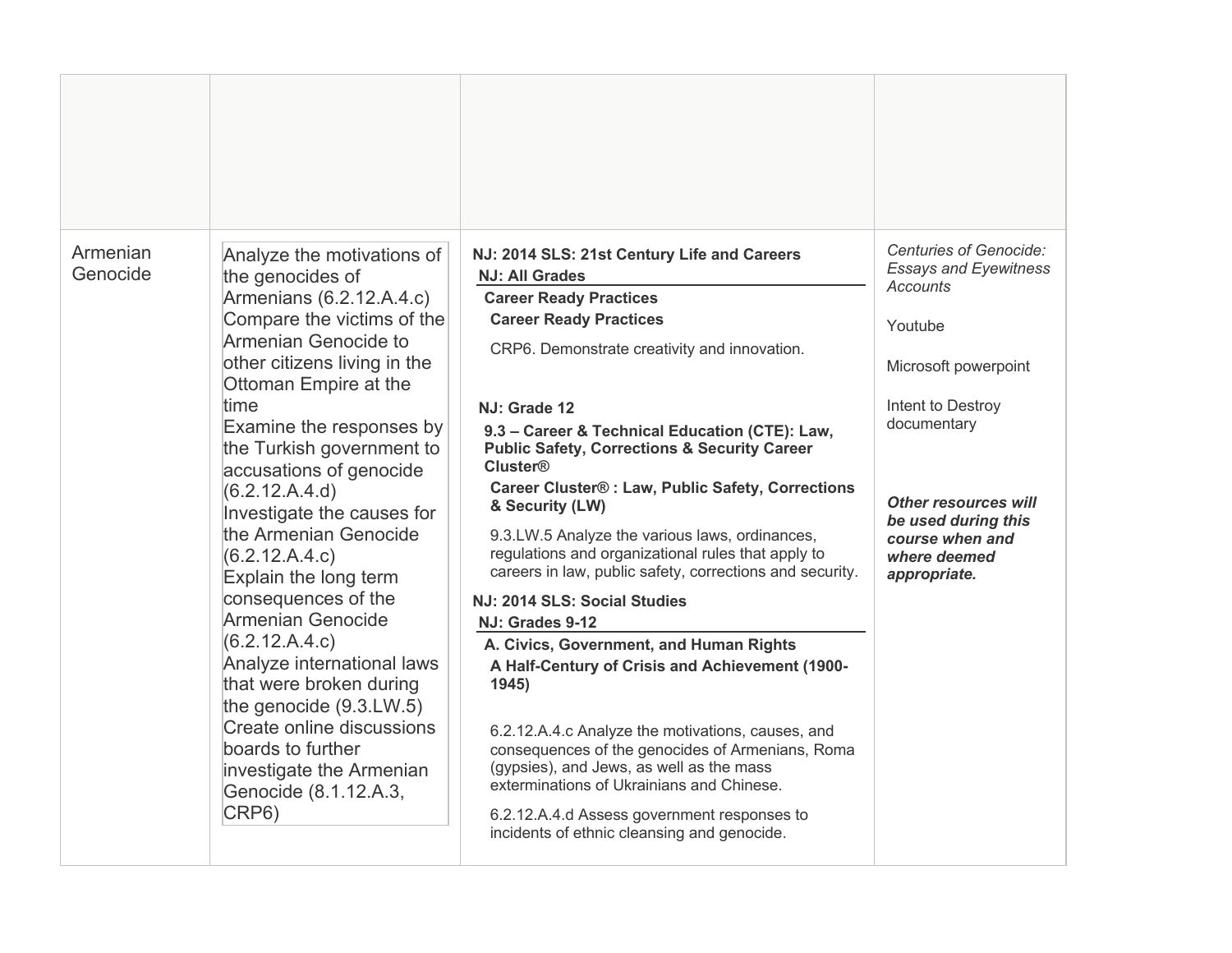|                                                                                                                                                             | D. History, Culture, and Perspectives<br>A Half-Century of Crisis and Achievement (1900-<br>1945)                                                                                                                                                                                                                                                                                                                    |                                                           |
|-------------------------------------------------------------------------------------------------------------------------------------------------------------|----------------------------------------------------------------------------------------------------------------------------------------------------------------------------------------------------------------------------------------------------------------------------------------------------------------------------------------------------------------------------------------------------------------------|-----------------------------------------------------------|
|                                                                                                                                                             | 6.2.12.D.4.i Compare and contrast the actions of<br>individuals as perpetrators, bystanders, and rescuers<br>during events of persecution or genocide, and<br>describe the long-term consequences of genocide for<br>all involved.                                                                                                                                                                                   |                                                           |
|                                                                                                                                                             | NJ: 2014 SLS: Technology                                                                                                                                                                                                                                                                                                                                                                                             |                                                           |
|                                                                                                                                                             | NJ: Grades 9-12                                                                                                                                                                                                                                                                                                                                                                                                      |                                                           |
|                                                                                                                                                             | <b>8.1 Educational Technology</b><br>8.1 Educational Technology: All students will use<br>digital tools to access, manage, evaluate, and<br>synthesize information in order to solve problems<br>individually and collaborate and to create and<br>communicate knowledge.<br>A. Technology Operations and Concepts:<br>Students demonstrate a sound understanding of<br>technology concepts, systems and operations. |                                                           |
|                                                                                                                                                             | 8.1.12.A.3 Collaborate in online courses, learning<br>communities, social networks or virtual worlds to<br>discuss a resolution to a problem or issue.                                                                                                                                                                                                                                                               |                                                           |
|                                                                                                                                                             | Copyright © State of New Jersey, 1996 - 2016.<br>Interdisciplinary Standard1.docx                                                                                                                                                                                                                                                                                                                                    |                                                           |
| Analyze the role the Soviet army<br>played in the famine<br>Describe the reactions of world<br>leaders when information about<br>the genocide became public | <b>Career Ready Practices</b><br>CRP4. Communicate clearly and effectively and with<br>reason.<br>NJ: 2014 SLS: Social Studies                                                                                                                                                                                                                                                                                       | Youtube<br>Microsoft powerpoint<br><b>DVRHS</b> databases |
|                                                                                                                                                             | NJ: Grades 9-12                                                                                                                                                                                                                                                                                                                                                                                                      |                                                           |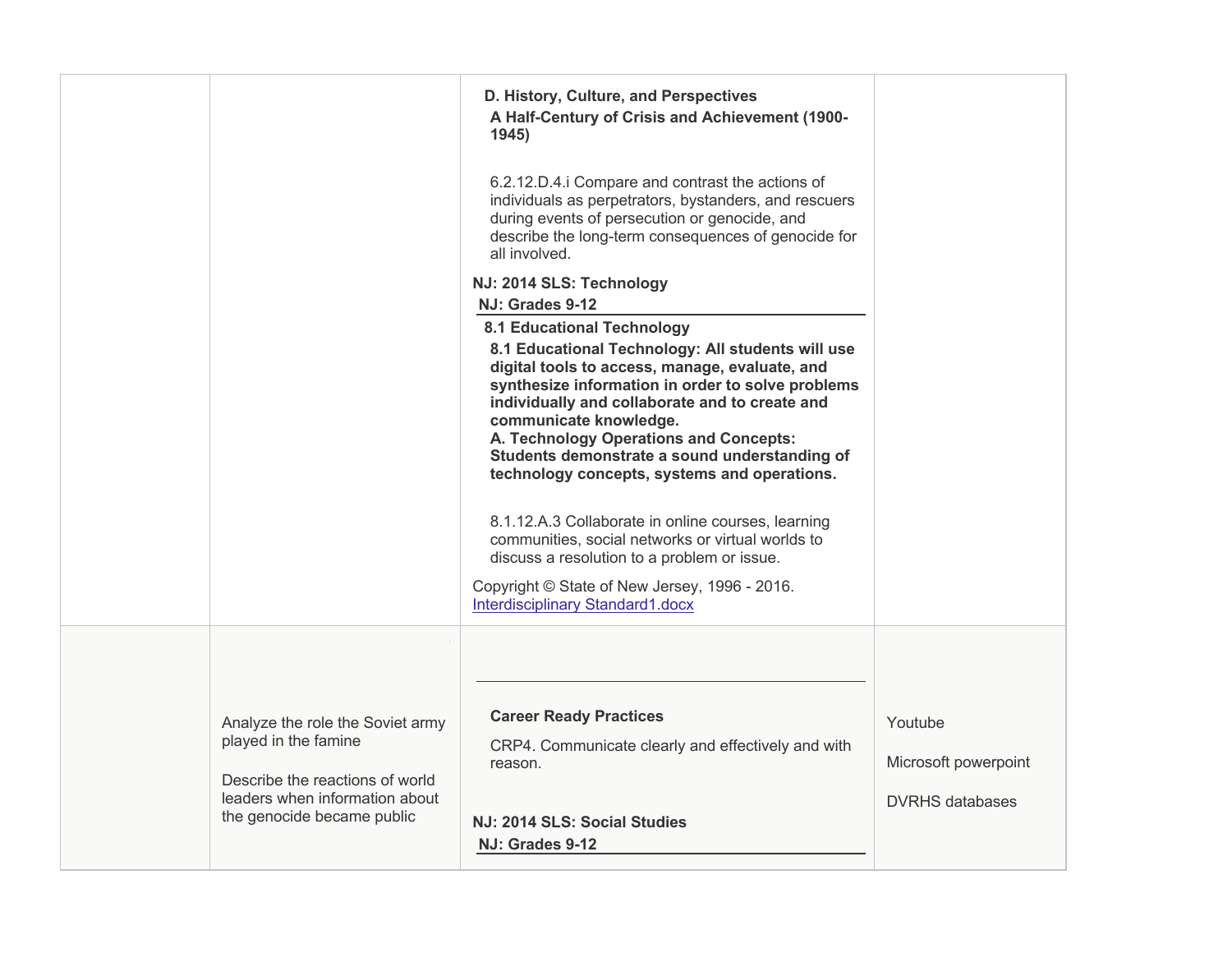|                       | lasting effects on survivors of the<br>genocide                                                                                                                                                                                                                                                                                                                                                 | A Half-Century of Crisis and Achievement (1900-<br>1945<br>6.2.12.A.4.c Analyze the motivations, causes, and<br>consequences of the genocides of Armenians, Roma<br>(gypsies), and Jews, as well as the mass<br>exterminations of Ukrainians and Chinese.<br>6.2.12.A.4.d Assess government responses to<br>incidents of ethnic cleansing and genocide.<br>D. History, Culture, and Perspectives<br>A Half-Century of Crisis and Achievement (1900-<br>1945)<br>6.2.12.D.4.i Compare and contrast the actions of<br>individuals as perpetrators, bystanders, and rescuers<br>during events of persecution or genocide, and<br>describe the long-term consequences of genocide for<br>all involved.<br>Copyright © State of New Jersey, 1996 - 2016. | <b>Other resources will</b><br>be used during this<br>course when and<br>where deemed<br>appropriate.                                                                                                                          |
|-----------------------|-------------------------------------------------------------------------------------------------------------------------------------------------------------------------------------------------------------------------------------------------------------------------------------------------------------------------------------------------------------------------------------------------|-----------------------------------------------------------------------------------------------------------------------------------------------------------------------------------------------------------------------------------------------------------------------------------------------------------------------------------------------------------------------------------------------------------------------------------------------------------------------------------------------------------------------------------------------------------------------------------------------------------------------------------------------------------------------------------------------------------------------------------------------------|--------------------------------------------------------------------------------------------------------------------------------------------------------------------------------------------------------------------------------|
| Cambodian<br>Genocide | Analyze the decision of the<br>Cambodian Army to execute<br>those who were against Pol Pot<br>Analyze the role that religion<br>played in the genocide<br>Describe the reactions of world<br>leaders when information about<br>the Cambodian Genocide<br>became public through the use<br>of media<br>Demonstrate knowledge of the<br>lasting effects on survivors of the<br>Cambodian Genocide | NJ: 2014 SLS: 21st Century Life and Careers<br><b>NJ: All Grades</b><br><b>Career Ready Practices</b><br><b>Career Ready Practices</b><br>CRP2. Apply appropriate academic and technical<br>skills.<br>NJ: 2014 SLS: Social Studies<br>NJ: Grades 9-12<br>A. Civics, Government, and Human Rights<br>The 20th Century Since 1945 (1945-Today)<br>6.2.12.A.5.d Analyze the causes and consequences<br>of mass killings (e.g., Cambodia, Rwanda, Bosnia-                                                                                                                                                                                                                                                                                              | Centuries of Genocide:<br><b>Essays and Eyewitness</b><br>Accounts<br>The Killing Fields<br>Cambodian Genocide<br>powerpoint<br>Other resources will<br>be used during this<br>course when and<br>where deemed<br>appropriate. |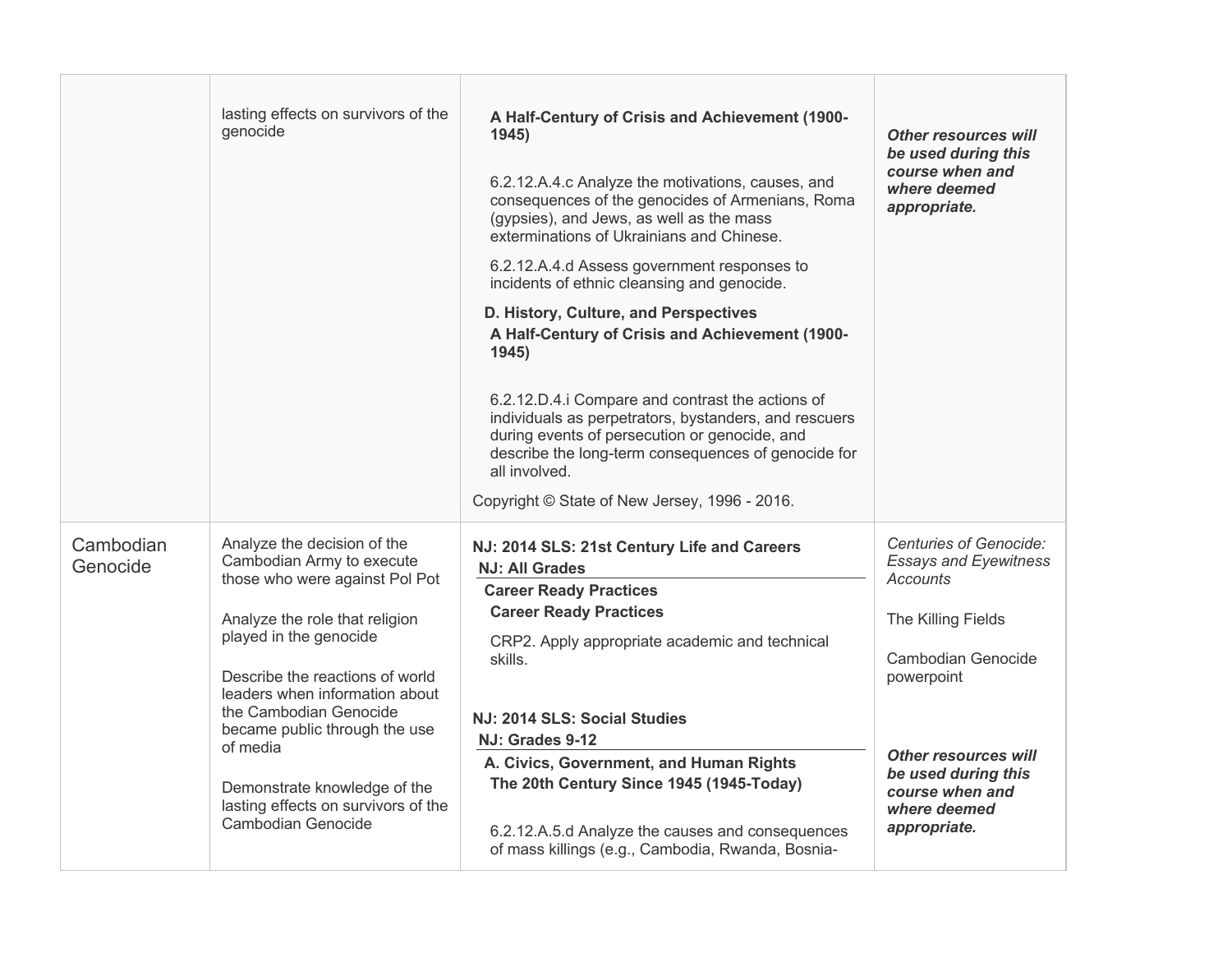|  | Demonstrate understanding of<br>why Pol Pot wanted to restart at<br>year "zero"<br>Understand how the United<br>States contributed to the<br>genocide | Herzegovina, Somalia, Sudan), and evaluate the<br>responsibilities of the world community in response to<br>such events.<br><b>Contemporary Issues</b><br>6.2.12.A.6.d Assess the effectiveness of responses<br>by governments and international organizations to<br>tensions resulting from ethnic, territorial, religious,<br>and/or nationalist differences.<br>D. History, Culture, and Perspectives<br>A Half-Century of Crisis and Achievement (1900-<br>1945) |                              |
|--|-------------------------------------------------------------------------------------------------------------------------------------------------------|----------------------------------------------------------------------------------------------------------------------------------------------------------------------------------------------------------------------------------------------------------------------------------------------------------------------------------------------------------------------------------------------------------------------------------------------------------------------|------------------------------|
|  |                                                                                                                                                       | 6.2.12.D.4.i Compare and contrast the actions of<br>individuals as perpetrators, bystanders, and rescuers<br>during events of persecution or genocide, and<br>describe the long-term consequences of genocide for<br>all involved.<br>Copyright © State of New Jersey, 1996 - 2016.                                                                                                                                                                                  |                              |
|  |                                                                                                                                                       |                                                                                                                                                                                                                                                                                                                                                                                                                                                                      |                              |
|  | Demonstrate knowledge of the<br>lasting effects on survivors of the<br>chemical attacks                                                               | A Half-Century of Crisis and Achievement (1900-<br>1945)<br>6.2.12.A.4.d Assess government responses to<br>incidents of ethnic cleansing and genocide.                                                                                                                                                                                                                                                                                                               | where deemed<br>appropriate. |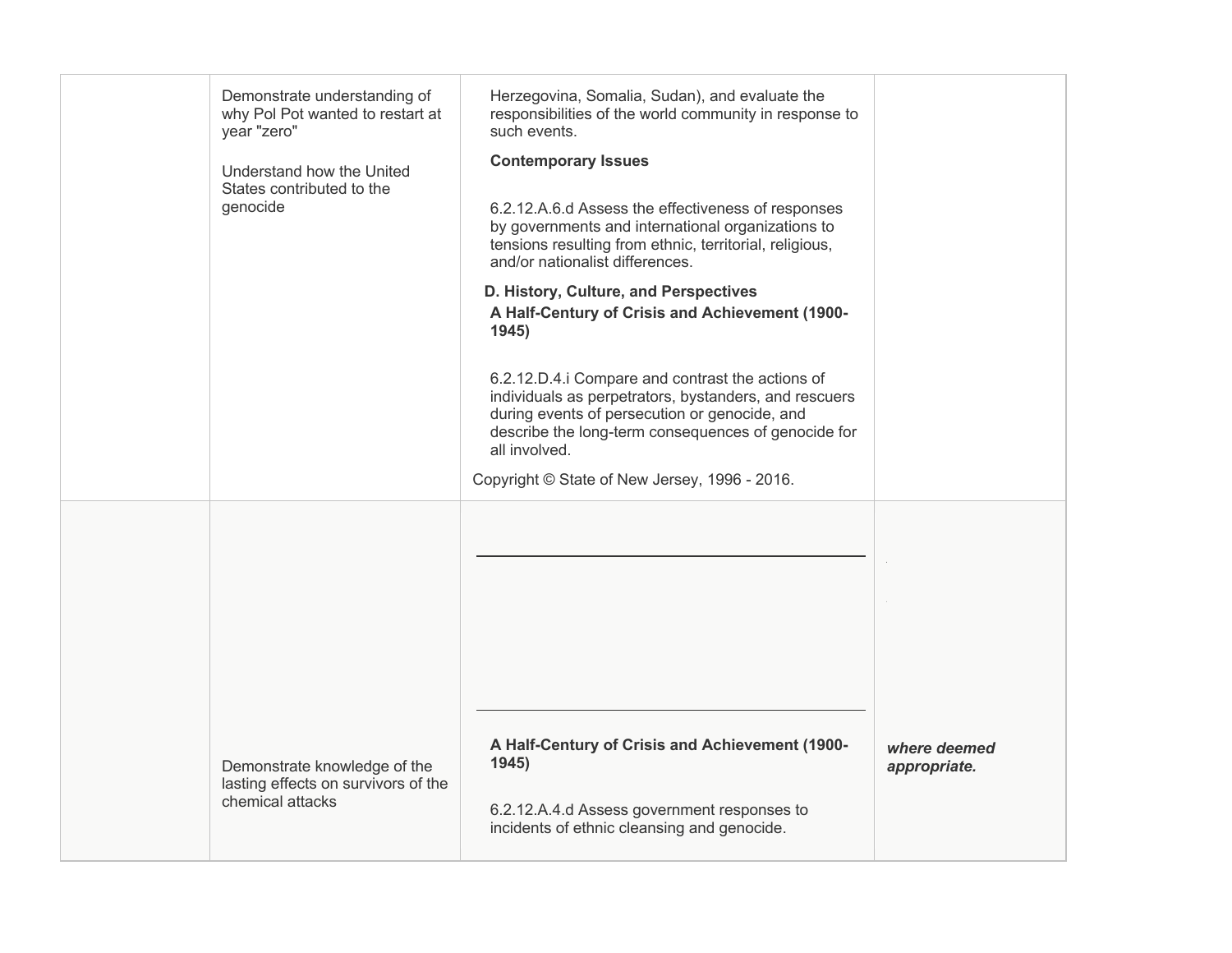|                    | the implications of the United<br>Nations response to these<br>attacks                                                                                                                                                                                                                                                                                                                                                                                                                     | A Half-Century of Crisis and Achievement (1900-<br>1945<br>6.2.12.D.4.i Compare and contrast the actions of<br>individuals as perpetrators, bystanders, and rescuers<br>during events of persecution or genocide, and<br>describe the long-term consequences of genocide for<br>all involved.<br>Copyright © State of New Jersey, 1996 - 2016.                                                                                                                                                                                                                                                                                                                                                                                                                                                             |                                                                                                                                                                                                           |
|--------------------|--------------------------------------------------------------------------------------------------------------------------------------------------------------------------------------------------------------------------------------------------------------------------------------------------------------------------------------------------------------------------------------------------------------------------------------------------------------------------------------------|------------------------------------------------------------------------------------------------------------------------------------------------------------------------------------------------------------------------------------------------------------------------------------------------------------------------------------------------------------------------------------------------------------------------------------------------------------------------------------------------------------------------------------------------------------------------------------------------------------------------------------------------------------------------------------------------------------------------------------------------------------------------------------------------------------|-----------------------------------------------------------------------------------------------------------------------------------------------------------------------------------------------------------|
| Tutsi of<br>Rwanda | Analyze the decision to execute<br>600,000 Tutsi's<br>Analyze and explain the<br>difference between a Tutsi and<br>Hutu<br>Describe the reactions of world<br>leaders when information about<br>the Rwandan Genocide became<br>public<br>Understand the method of<br>execution the Hutu's used<br>Demonstrate knowledge of the<br>lasting effects on survivors of the<br>genocide (HIV/AIDS)<br>Demonstrate understanding of<br>how to educate people about the<br><b>Rwandan Genocide</b> | NJ: 2014 SLS: 21st Century Life and Careers<br><b>NJ: All Grades</b><br><b>Career Ready Practices</b><br><b>Career Ready Practices</b><br>CRP5. Consider the environmental, social and<br>economic impacts of decisions.<br>NJ: 2014 SLS: Social Studies<br>NJ: Grades 9-12<br>A. Civics, Government, and Human Rights<br>A Half-Century of Crisis and Achievement (1900-<br>1945)<br>6.2.12.A.4.d Assess government responses to<br>incidents of ethnic cleansing and genocide.<br>The 20th Century Since 1945 (1945-Today)<br>6.2.12.A.5.d Analyze the causes and consequences<br>of mass killings (e.g., Cambodia, Rwanda, Bosnia-<br>Herzegovina, Somalia, Sudan), and evaluate the<br>responsibilities of the world community in response to<br>such events.<br>D. History, Culture, and Perspectives | <b>Centuries of Genocide:</b><br><b>Essays and Eyewitness</b><br>Accounts<br><b>Hotel Rwanda</b><br><b>Other resources will</b><br>be used during this<br>course when and<br>where deemed<br>appropriate. |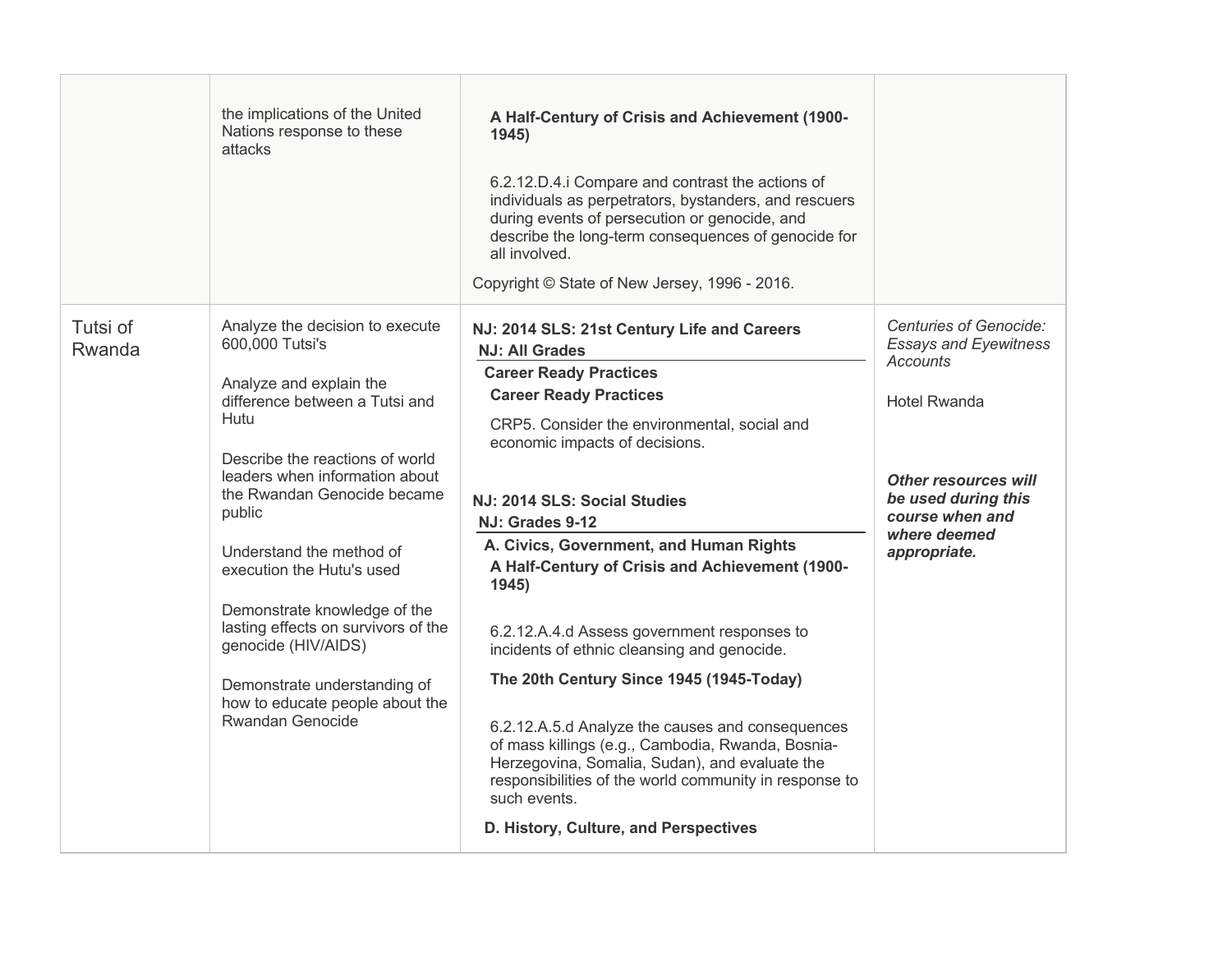|        |                                                                                                                                                                                                                                                                                                                                                                                                                                                                                                                      | A Half-Century of Crisis and Achievement (1900-<br>1945)<br>6.2.12.D.4.i Compare and contrast the actions of<br>individuals as perpetrators, bystanders, and rescuers<br>during events of persecution or genocide, and<br>describe the long-term consequences of genocide for<br>all involved.<br>Copyright © State of New Jersey, 1996 - 2016.                                                                                                                                                                                                                                                                                                                                                                                                                                                                                                                                     |                                                                                                                                                                                                                   |
|--------|----------------------------------------------------------------------------------------------------------------------------------------------------------------------------------------------------------------------------------------------------------------------------------------------------------------------------------------------------------------------------------------------------------------------------------------------------------------------------------------------------------------------|-------------------------------------------------------------------------------------------------------------------------------------------------------------------------------------------------------------------------------------------------------------------------------------------------------------------------------------------------------------------------------------------------------------------------------------------------------------------------------------------------------------------------------------------------------------------------------------------------------------------------------------------------------------------------------------------------------------------------------------------------------------------------------------------------------------------------------------------------------------------------------------|-------------------------------------------------------------------------------------------------------------------------------------------------------------------------------------------------------------------|
| Darfur | Analyze the decision of the<br>Janjaweed to attack citizens in<br><b>West Sudan</b><br>Analyze the role the Sudanese<br>government played in the<br>attacks<br>Describe the reactions of world<br>leaders when information about<br>the Darfur genocide became<br>public<br>Understand how religion played<br>a role in the genocide occurring<br>Demonstrate knowledge of the<br>lasting effects on survivors of the<br>genocide<br>Demonstrate understanding of<br>how unrest in the government<br>led to violence | NJ: 2014 SLS: 21st Century Life and Careers<br><b>NJ: All Grades</b><br><b>Career Ready Practices</b><br><b>Career Ready Practices</b><br>CRP8. Utilize critical thinking to make sense of<br>problems and persevere in solving them.<br>NJ: 2014 SLS: Social Studies<br>NJ: Grades 9-12<br>A. Civics, Government, and Human Rights<br>A Half-Century of Crisis and Achievement (1900-<br>1945)<br>6.2.12.A.4.d Assess government responses to<br>incidents of ethnic cleansing and genocide.<br>The 20th Century Since 1945 (1945-Today)<br>6.2.12.A.5.d Analyze the causes and consequences<br>of mass killings (e.g., Cambodia, Rwanda, Bosnia-<br>Herzegovina, Somalia, Sudan), and evaluate the<br>responsibilities of the world community in response to<br>such events.<br>D. History, Culture, and Perspectives<br>A Half-Century of Crisis and Achievement (1900-<br>1945) | Centuries of Genocide:<br><b>Essays and Eyewitness</b><br><b>Accounts</b><br>Darfur Now<br>(documentary)<br><b>Other resources will</b><br>be used during this<br>course when and<br>where deemed<br>appropriate. |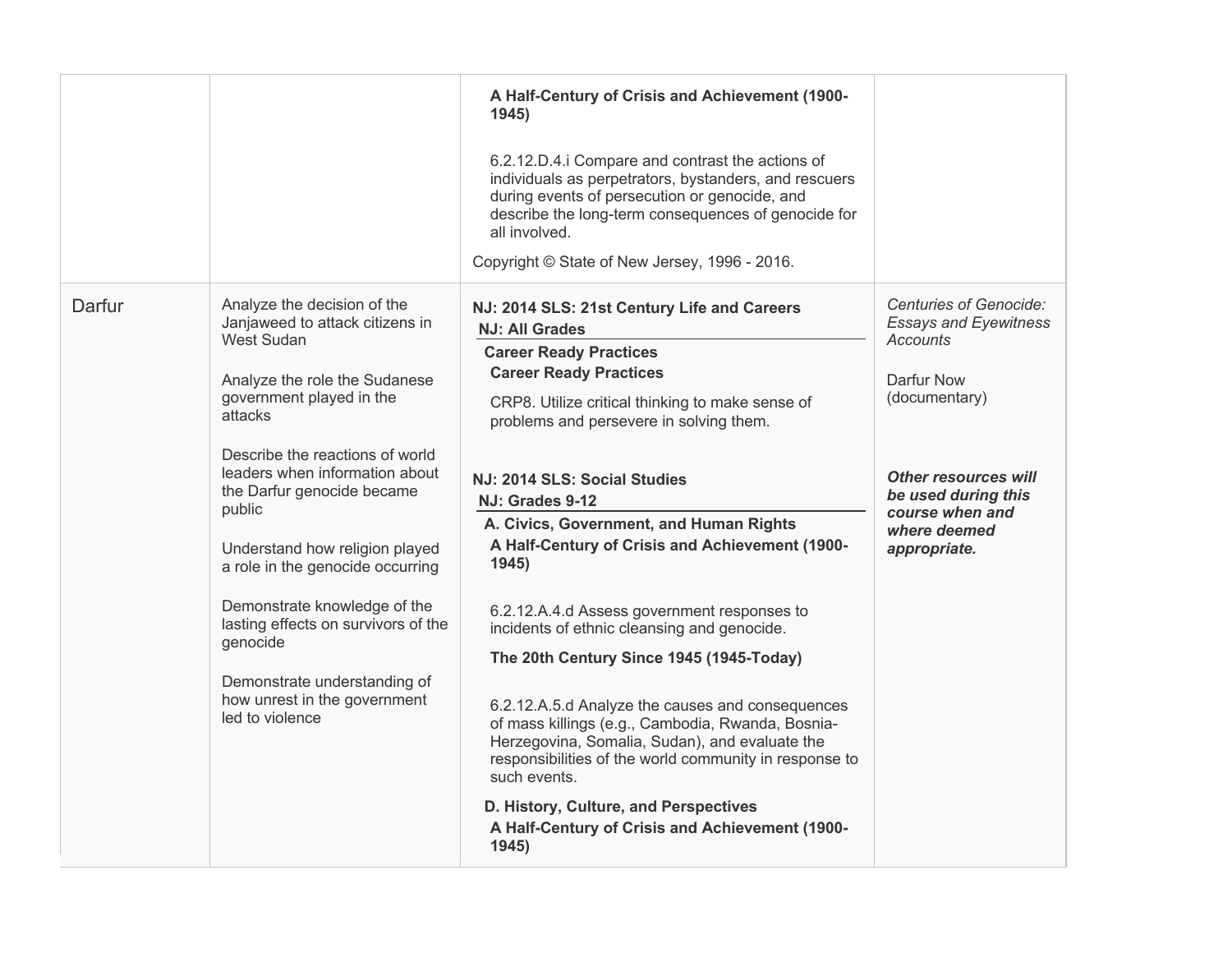| Prevention and<br>Punishment | Students will understand the<br>importance of the Magna Carta<br>Students will understand the<br>significance of the Habeas<br>Corpus Act of 1679<br>Students will understand the<br>importance of the English Bill of<br>Rights of 1689<br>Students will analyze the<br>Declaration of Independence to<br>discuss human rights granted to<br>Americans<br>Students will research the<br>significance of the United<br><b>Nations</b><br>Students will dissect the<br>importance of the Declaration of<br>Human Rights (1948)<br>Students will review the Human<br>Rights Act of 1998 | NJ: 2020 SLS: Social Studies<br>NJ: End of Grade 12<br>6.3 Active Citizenship in the 21st Century: Civics,<br><b>Government, and Human Rights</b><br><b>Participation and Deliberation</b><br>Civic participation and deliberation are essential<br>characteristics of productive citizenship<br>6.3.12. Civics PD.1: Develop plan for public<br>accountability and transparency in government<br>related to a particular issue(s) and share the plan with<br>appropriate government officials.<br>NJ: 2014 SLS: 21st Century Life and Careers<br><b>NJ: All Grades</b><br><b>Career Ready Practices</b><br><b>Career Ready Practices</b><br>CRP4. Communicate clearly and effectively and with<br>reason.<br>CRP6. Demonstrate creativity and innovation.<br>CRP8. Utilize critical thinking to make sense of | Centuries of Genocide:<br><b>Essays and Eyewitness</b><br>Accounts<br>Universal Declaration of<br>Human Rights<br><b>Other resources will</b><br>be used during this<br>course when and<br>where deemed<br>appropriate. |
|------------------------------|---------------------------------------------------------------------------------------------------------------------------------------------------------------------------------------------------------------------------------------------------------------------------------------------------------------------------------------------------------------------------------------------------------------------------------------------------------------------------------------------------------------------------------------------------------------------------------------|----------------------------------------------------------------------------------------------------------------------------------------------------------------------------------------------------------------------------------------------------------------------------------------------------------------------------------------------------------------------------------------------------------------------------------------------------------------------------------------------------------------------------------------------------------------------------------------------------------------------------------------------------------------------------------------------------------------------------------------------------------------------------------------------------------------|-------------------------------------------------------------------------------------------------------------------------------------------------------------------------------------------------------------------------|
|                              | Students will understand the<br>economic, social and cultural<br>rights that are granted to<br>humans                                                                                                                                                                                                                                                                                                                                                                                                                                                                                 | problems and persevere in solving them.<br>CRP11. Use technology to enhance productivity.                                                                                                                                                                                                                                                                                                                                                                                                                                                                                                                                                                                                                                                                                                                      |                                                                                                                                                                                                                         |